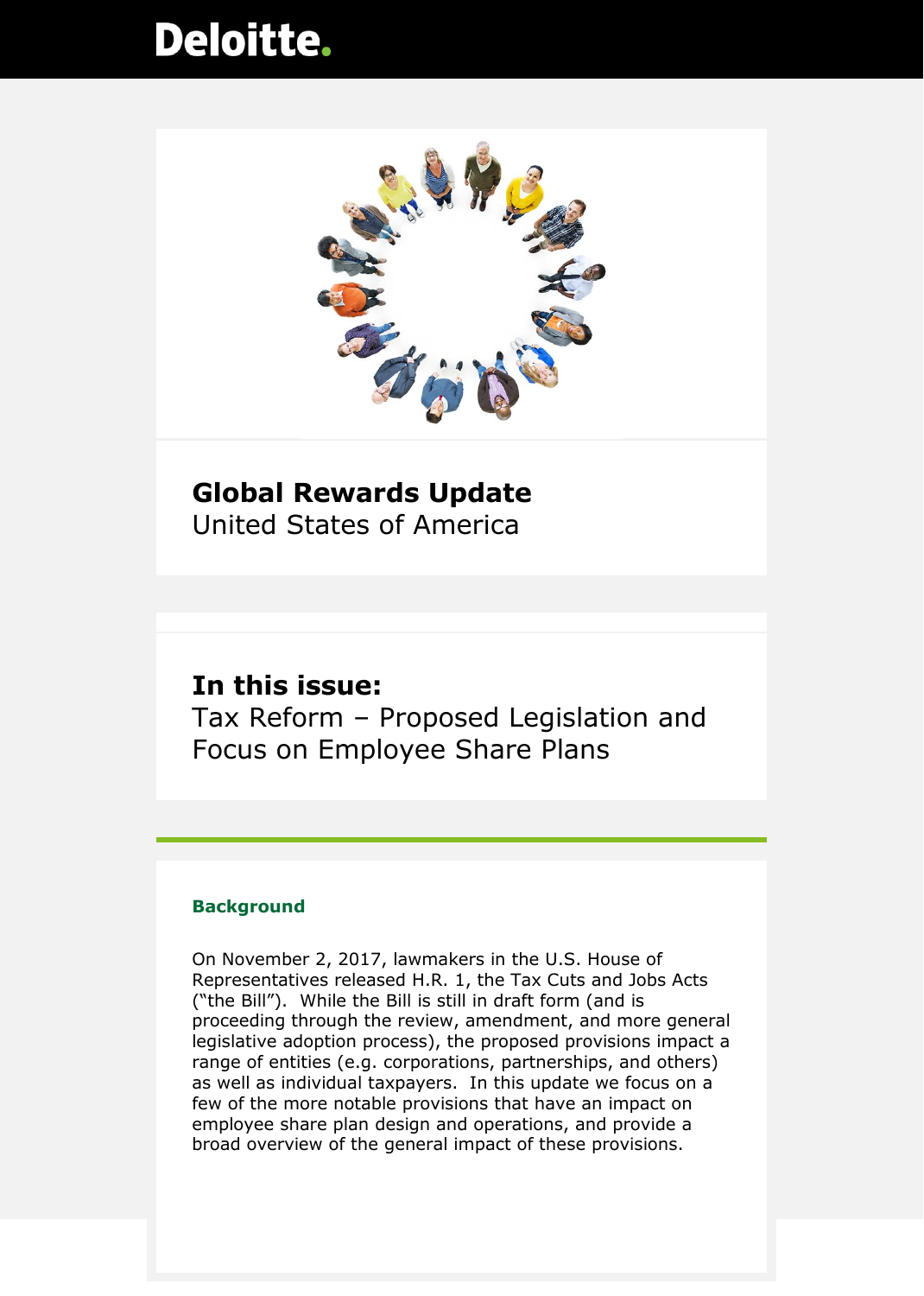#### **Key Provisions**

Sections 3801, 3802, and 3803 of the Bill address "Compensation." With respect to §§ 3801 and 3802 specifically, which address "Nonqualified deferred compensation" (NQDC) and "Modification of limitation on excessive employee remuneration" respectively:

- The Bill would create a new "Section 409B" which, broadly, would tax NQDC, for federal income tax (FIT) purposes, at the time such compensation is no longer subject to a substantial risk of forfeiture (typically referred to as "vesting").
- Notably, proposed 409B(b)(2)(B) provides that in the context of equity-based compensation, NQDC includes stock appreciation rights (SARs) and stock options, as well as those rights "to compensation based on the value of, or appreciation in value of, a specific number of equity units of the service recipient, whether paid in cash or equity" which should capture vehicles such as restricted stock units and performance share units.
- However, property (other than stock options) described in current §83, such as restricted stock, will not fall within the definition of NQDC (this is less impactful as such property is subject to FIT taxation today when there is no longer a substantial risk of forfeiture).
- There is limited grandfathering for outstanding deferred compensation. New proposed section 409B would apply to amounts attributable to services performed after 2017 (e.g. if there is a service condition to be satisfied in 2018 or later). Existing deferred compensation would be includable in income by the last tax year beginning before 2026.
- The Bill expands the current limitation on deduction of compensation paid to 'covered employees' under section 162(m) by (1) eliminating the exclusions for commissions or performance-based compensation, including performance-based bonus plans, stock options, and stock appreciation rights, (2) including the CFO as a covered employee subject to limitation, along with the CEO and three most highly compensated officers as shown in SEC disclosures, and (3) providing that status as a covered employee continues following a separation from service. The provision would be effective for tax years beginning after 2017.

Note, pursuant to proposed §3803 certain programs sponsored by tax-exempt entities would be subject to a potential 20% excise tax (payable by the employer) on payments in excess of \$1,000,000 to covered employees (there are a limited set of payments that are excludable).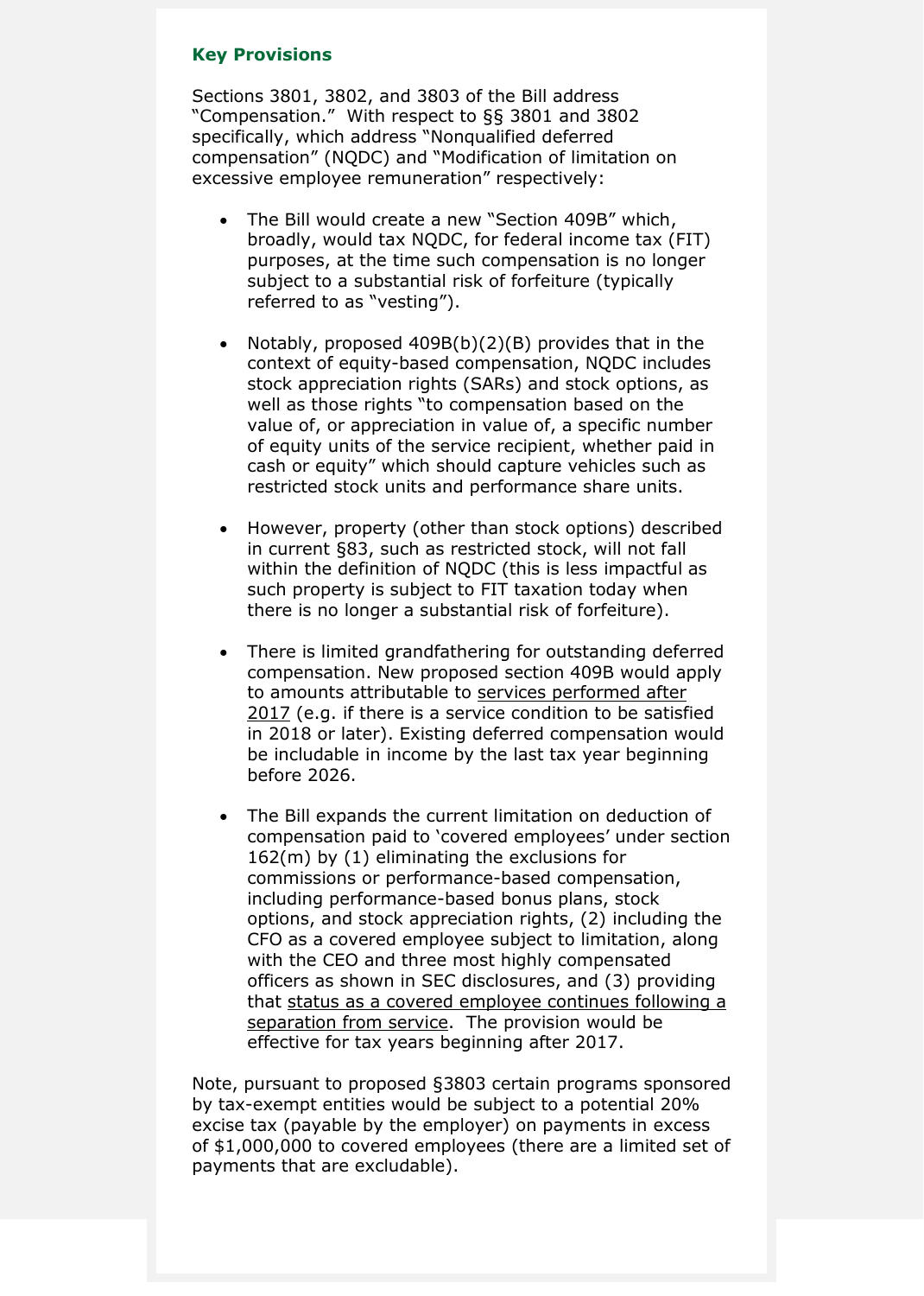| <b>Vehicle</b>                 | <b>Today's FIT Tax Point</b>                                                  | <b>Proposed FIT Tax</b><br><b>Point Under the Bill</b> |
|--------------------------------|-------------------------------------------------------------------------------|--------------------------------------------------------|
| <b>RSUs</b>                    | <b>Transfer of property</b><br>not subject to SRF<br>(typically distribution) | <b>Vesting</b>                                         |
| <b>Stock</b><br><b>Options</b> | <b>Transfer of property</b><br>not subject to SRF<br>(typically exercise)     | <b>Vesting</b>                                         |
| <b>PSUs</b>                    | <b>Transfer of property</b><br>not subject to SRF<br>(typically distribution) | <b>Vesting</b>                                         |
| <b>RSAs</b>                    | <b>Vesting (unless 83(b)</b><br>election)                                     | <b>Vesting</b>                                         |

### **Summary of Potential Impact - Common Equity Vehicles**

# **Observations**

- The amendment process has already begun with respect to the Bill more generally. However, plan sponsors should immediately review their programs, including outstanding NQDC plans to assess the impact of the proposed provisions, should they be enacted, on their plan design going forward, outstanding share-based awards, and plan administration (including stock administration platform and capabilities to address new potential timing of taxation).
- Notably proposed amendments have already been introduced which provide for potential deferral of income recognition in the context of stock options and RSUs where the underlying stock is not readily tradable on established securities market.
- Plan sponsors should continue to monitor the proposed amendments as those provisions impacting NQDC are coming under increased scrutiny.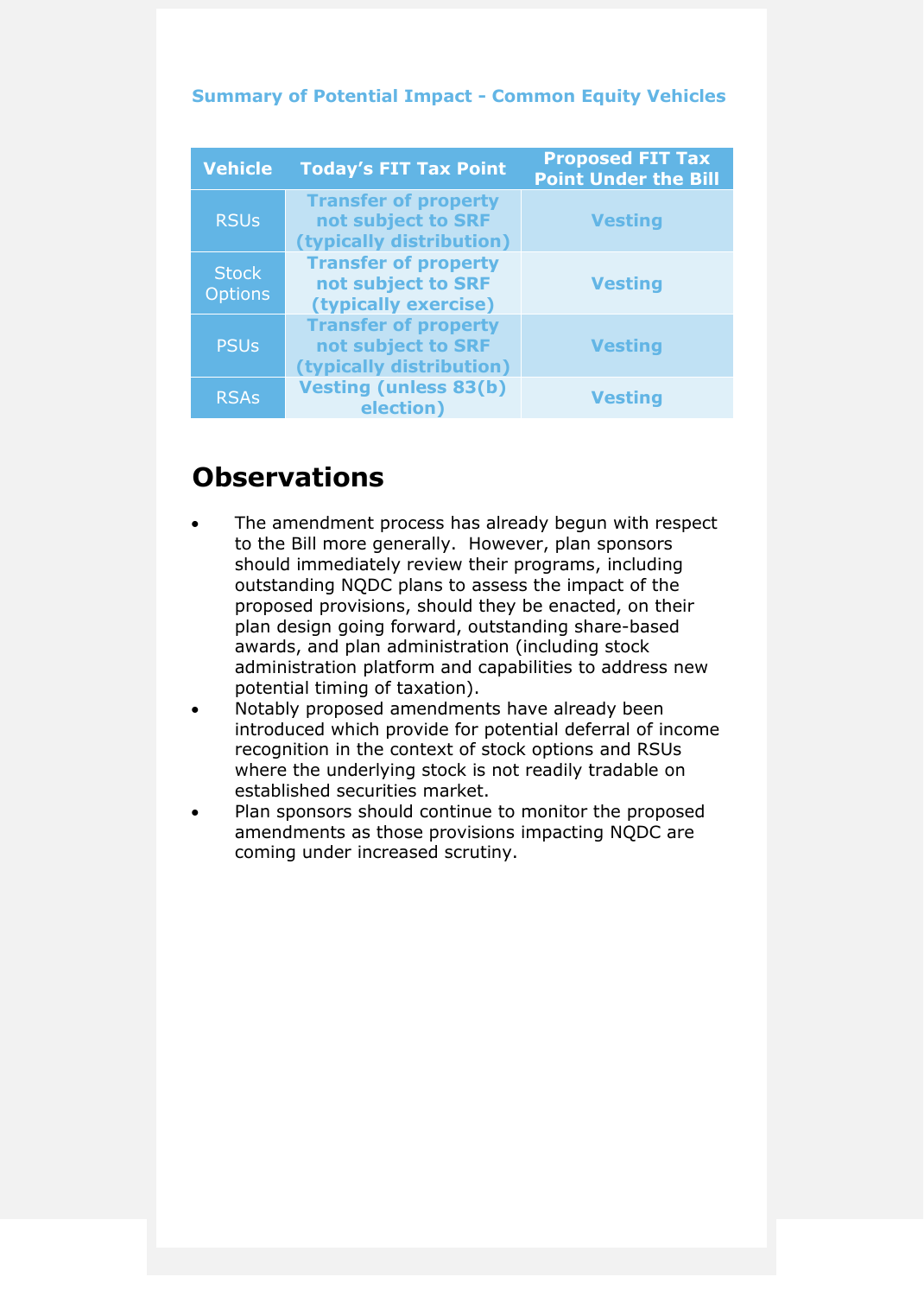## **People to contact**

For assistance in this matter, or any other issue related to the operation of your global rewards plans, please contact your local Deloitte Global Rewards consulting services advisor or one of the following members of the Deloitte Global Rewards team in the U.S.:

| Elizabeth Drigotas     | <b>Peter Simeonidis</b>  |
|------------------------|--------------------------|
| edrigotas@deloitte.com | psimeonidis@deloitte.com |
|                        |                          |
| <b>Mark Miller</b>     | Erinn Madden             |
| mamiller@deloitte.com  | ermadden@deloitte.com    |
|                        |                          |
| <b>Rive Rutke</b>      | Sandy Shurin             |
| rrutke@deloitte.com    | ashurin@deloitte.com     |

This Global Rewards Update information is also included in our biweekly GES newsletter, Global InSight, which you will receive directly if you are on the central distribution list.

If you are not on the central distribution list and received this communication by some other means, please contact your local Deloitte Global Rewards advisor.

Be sure to visit us at our website: www.deloitte.com/tax.



30 Rockefeller Plaza New York, NY 10112-0015 United States